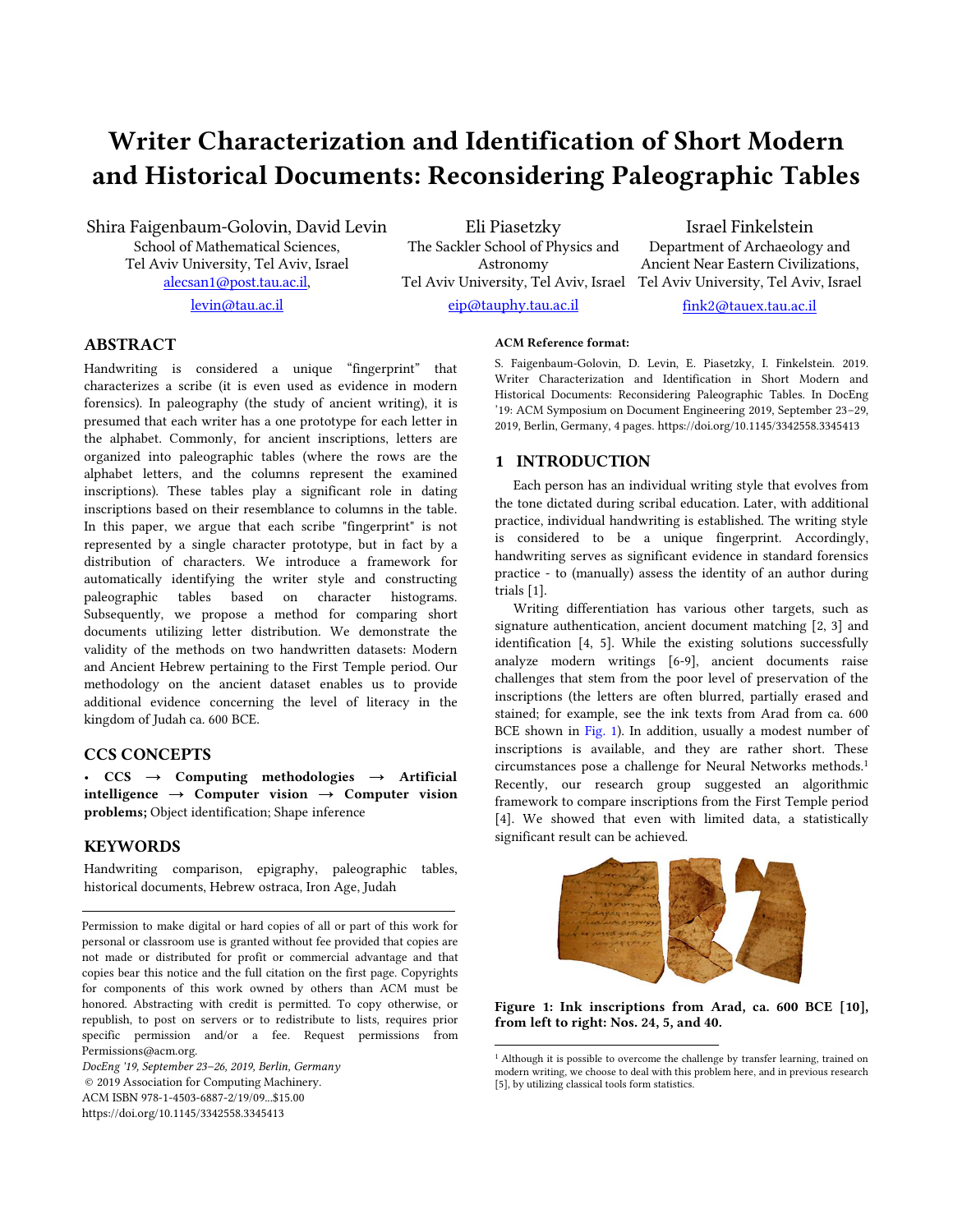Handwriting fingerprint characterization is an important step towards writer authentication. In the classical study of handwriting, characterization is based on the idea that the writer can be represented by a single character for each letter in the alphabet [11]. Later, these (manually located) characters are set into paleographic tables (where the rows are letters in the alphabet and the columns are the examined inscriptions; Fig. 2). These tables usually contain script according to date, or to a corpus. The importance of these tables is not only in the fact that they enable examination of the writing style of different scribes, but also in that they provide a rare opportunity for broader analysis, e.g., inspecting the influence of scribal schools in diverse geographical locations, as well as analyzing the development of the alphabet across decades. In addition, undated inscriptions can be dated by the similarity to one of the columns in the tables (e.g., according to the stance of the letter towards the line).

Usually representative characters are selected based on the expert's experience, which may be inefficient (accuracy as well as time perspective). In this work, we argue that the basic concept of a single character cannot represent writing style variability. Therefore, we suggest representing writing diversity via a histogram of characters with respect to the dominant prototypes. This concept was utilized to build histogram-based paleographic tables. In addition, we propose addressing the task of writer comparison through viewing the characters as data sampled from various distributions and comparing them using two-sample t-test. The validity of our approach was verified by applying the algorithm to modern texts (a number of contemporary texts written by individuals known to us). Later, we apply it to ancient texts pertaining to the First Temple period (ca. 600 BCE). The suggested method is unsupervised and does not require a database for training. In addition, it is automatic, and provides experts additional information.

| 12  | 11                       | 10           | 8             | 7  | 6        | 5         | 4  | 3      | 2  | ٦                        |
|-----|--------------------------|--------------|---------------|----|----------|-----------|----|--------|----|--------------------------|
| ŧ   | ۴                        | ኆ            | т             | ↞  | ٠        | ť         | F  | ٠      | ۲  | ÷                        |
| ℐ   | ↗                        | -9           | ℐ             | مر | ر        | s         | 9  | ッ      | 9  | $\overline{\mathscr{I}}$ |
|     |                          |              |               |    |          |           |    |        |    | ┑                        |
|     |                          | Δ            | 4             |    |          | ä         |    | 4      | 4  | A                        |
| ď   |                          |              | s             | ∢  | 桶        | ø         | Á  | A      | ぁ  | ₫                        |
| ٩   | ۹                        | 4            | ¥             | ٠  | ۸        | ۹         | 气  | ٦      | ٦  | ۲                        |
|     |                          |              |               |    | -az,     |           |    |        |    |                          |
| v4. | $\blacktriangleleft$     |              |               | w  |          | <b>AR</b> | ٣M | 68     | ۴ħ | đ                        |
|     |                          |              |               |    |          | đ         |    | o      |    |                          |
| ÷   | ₹                        | ÷            | 4             | ÷  | ÷        | 尹         | -4 | $\ast$ | ÷  |                          |
|     | ッ                        | $\mathcal Y$ | $\mathcal{P}$ | ッ  |          | ッ         | y  | ッ      | ッ  | ≁                        |
| Z   | $\overline{\phantom{a}}$ | ╭            | ╱             | ∕  |          | ノ         | Z  | ╯      |    |                          |
| ۶   | n                        | 5            | ゥ             | 3  | ی        | ۶         | Ź  | ی      | ≠  | s                        |
| ی   | ر                        | 2            | ٠,            | ٠  | $\prime$ |           | ى  | ۶      | ۶  | $\mathbf{r}$             |
| ₹   |                          |              |               |    |          |           |    | ş      |    |                          |
| σ   |                          | s            | o             | d  |          | ø         |    | a      | s  | o                        |

Figure 2: Fragment of manually created paleographic table of Arad corpus. The rows are the alphabet paleo-Hebrew letters; the columns correspond to inscriptions (from [10]).

#### 2 PROPOSED ALGORITHM

Let us first introduce several notations which will be used in this paper. We denote alphabet signs as "letters",  $a$  (whereas in paleo-Hebrew alphabet  $a \in [1,22]$ ). Given an inscription, the written instances of a specific letter  $a$  will be addressed as "characters," i.e.  ${l_j^a}_{j_i}$ . Thus, given a set of text  $t_i$ , their corresponding characters are  $\{l_{i,j}^a\}$ .

# 2.1 Revising Paleographic Tables

The classical paleographic tables contain information pertaining to the letters and their typical representation in the available inscriptions. In fact, the representative characters are medoids, selected manually by the paleographers. Besides the apparent problem - of choosing medoids accurately and efficiently - we raise here an additional issue: the diversity of the characters stemming from handwriting variability.

Let us consider the characters as scattered data sampled from a manifold in high dimensional space. Following cluster analysis considerations, it is clear that a single medoid does not represent the entire sampled population. The complexity of the data, reflected in the geometry of the underlying manifold, influence the number of samples needed to represent the set. Thus, the problem shifts to finding the number of representative clusters *k*, and the corresponding signature in the form of a character histogram. We summarize this process in Algorithm 1 below:

| <b>Algorithm 1 Handwriting Style Characterization</b> |                                                                                                           |  |  |  |  |  |  |  |  |
|-------------------------------------------------------|-----------------------------------------------------------------------------------------------------------|--|--|--|--|--|--|--|--|
|                                                       | Input: Set of images of binarized, registered characters                                                  |  |  |  |  |  |  |  |  |
| 1:                                                    | $L = \{l_{i,j}^a\} \in R^{n \times m}$ of letter type $a \in [1,22]$ , from $T = \{t_j\}_{i \in I}$ texts |  |  |  |  |  |  |  |  |
| 2:                                                    | <b>Output:</b> List of the character medoids and the character histograms                                 |  |  |  |  |  |  |  |  |
| 3:                                                    | Flatten character representation to vectors $\{\bar{l}_{i,j}^a\} \in R^{n \cdot m \times 1}$              |  |  |  |  |  |  |  |  |
| 4:                                                    | $\hat{l}_{i,i}^a = \text{MDS}(\bar{l}_{i,i}^a, 1)$ % project the char. to 1-dimentional space             |  |  |  |  |  |  |  |  |
| 5:                                                    | $k = #$ of clusters % estimate num. of clusters via silhouette criterion                                  |  |  |  |  |  |  |  |  |
| 6:                                                    | $m_k^a =$ medoids $(\hat{l}_{i,j}^a)$                                                                     |  |  |  |  |  |  |  |  |
| 7:                                                    | $h_i^a = hist(\hat{l}_{i,i}^a, m_k^a)$ % build a histogram of char. with chosen medoids                   |  |  |  |  |  |  |  |  |
| 8:                                                    | return $m_k^a$ , $\{h_i^a\}$                                                                              |  |  |  |  |  |  |  |  |

First, the representative characters are found as the kmedoids of the characters data, which are projected to onedimensional space via MDS [12]. The MDS method performs dimensional reduction, while preserving the distances between the points. The consideration behind choosing to project the data to one-dimensional space is based on the idea that the character data, can be viewed as lying approximately on a linear manifold. Thus, a single dimension, as well as linear dimensional reduction will maintain the significant properties of the data. This was empirically tested on modern data as described in the *Handwriting Identification* section. Next, we use the medoids, to construct the handwriting distribution. We apply Algorithm 1 for each letter of the alphabet and construct the histogram-based paleographic table.

#### 2.2 Handwriting Identification

The uniqueness of the handwriting style can be exploited for writer identification tasks. Here, we propose a simple yet efficient writer comparison algorithm. We treat the characters as samples from an unknown distribution. Thus, given binarized and registered characters from two texts, we find their flattened vector representation and project them to one-dimensional space using the MDS method. Later, we perform a pairwise comparison, by comparing their character distributions utilizing a two-sample t-test. We test the null hypothesis H0, that *two given inscriptions were written by the same author*. A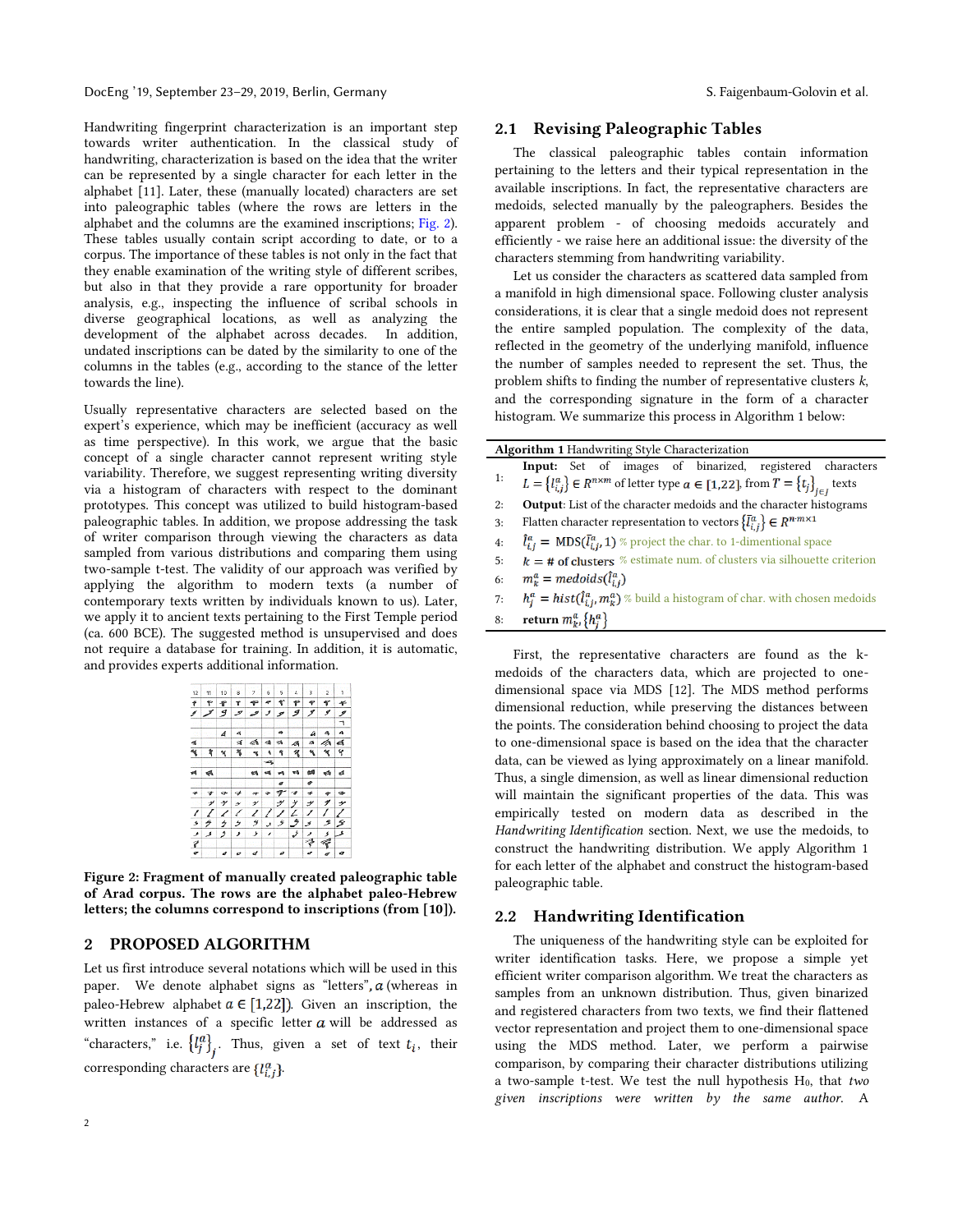Writer Characterization and Identification of Short Modern and Historical Documents: Reconsidering Paleographical Tables DocEng '19, September 23–29, 2019, Berlin, Germany

corresponding p-value (*P*) is deduced. If  $P \leq \alpha$ , we reject H<sub>0</sub> and accept the competing hypothesis of two different authors; otherwise, we remain undecided. This hypothesis is tested for several different alphabet letters, and later the p-values of the various independent experiments are combined by using the Fisher method [13]. Below we summarize the details in Algorithm 2:

Algorithm 2 Handwriting Comparison

- 1: Input: Pair of binarized, registered characters  $L = \{l_{i,j}^a\}_{a \in [1,22]} \in R^{n \times m}$  of letter type, from  $T = \{t_j\}_{j \in [1,2]}$  texts,  $\alpha$  significance level
- 2: **Output**: p-value of H<sub>0</sub>: *two texts were written by the same author* for each letter type  $a \in [1,22]$
- 3: Flatten letter representation to vectors  $\left\{ \bar{l}_{i,j}^{a}\right\} \in R^{n\cdot m\times 1}$
- 4:  $\hat{l}_{i,i}^a = \text{MDS}(\bar{l}_{i,i}^a)$  % project the letters to one-dimensional space

 $pval_a = \text{ttest2}(\{\hat{l}_{i,1}^a\}, \{\hat{l}_{i,2}^a\})$ 5:

- 6:  $pval_a = Fisher(\{pval_a\}_{a\in[1,22]})$  % combine p-values of all letters
- 7: **return** p-value, p-value≤  $\alpha$

# 3 RESULTS AND DISCUSSION

We applied our paleographic table and writer identification methodology to two corpora: modern Hebrew and ancient handwritings - the Arad paleo-Hebrew corpus of ink inscriptions dating to ca. 600 BCE [10]. The experiment with the modern text was used for validation of the proposed framework. Thus, our study had two targets. First, we wanted to test whether performing a linear dimensional reduction to one-dimensional space would maintain the writer characterizing information. In our tests, we set the significance level at 0.15. Second, using this low dimensional representation we constructed revised paleographic tables.

#### 3.1 Modern Hebrew Experiment

Our experiment opened with testing our framework on a set of samples collected from 18 contemporary writers of modern Hebrew [14]. Each individual filled an alphabet table consisting of ten occurrences of each of the 22 letters in the Hebrew alphabet (for additional information regarding this dataset see [4]). The collected handwritings were binarized and labeled by the corresponding alphabet letter. From this raw data, a series of "simulated" inscriptions were created. Due to the need to test both same-writer and different-writer scenarios, the data for each writer was split. Furthermore, in order to imitate a common situation in the ancient corpus, where the scarcity of data is prevalent, each simulated inscription used only 4 letters (our ancient texts had 5 letters comparison in median). In total, 250 inscriptions were "simulated." The Modern Hebrew experiment resulted in 7% of FP, and 9% of FN. These results indicate the validity of our writer separation algorithmic sequence and affirm our choice to use one-dimensional data and MDS.

Subsequently, the algorithm for paleographic table creation was applied. Some of the results can be seen in Fig. 3 (the complete modern paleographic table can be found at [15]). We

measure the accuracy of the k-medoids via the silhouette index, which was 0.86 in our case. As can be seen, the handwritten diversity is reflected in the number of prototypes of a letter in the table. Thus, if the handwriting is uniform, we obtain a single prior; on the other hand, for non-standardized writing – there will be multiple representative characters.

|   | レル<br>0.40.5 |                                                   | ಎನಿರರಚಿ              |                           | 0.40.6010.1020.7010.1040.5020.30.5 | 0.50.5                                                          |                           | 0.40.6020.30.5   |
|---|--------------|---------------------------------------------------|----------------------|---------------------------|------------------------------------|-----------------------------------------------------------------|---------------------------|------------------|
|   |              | ിി<br>0.5 0.5 0.1 0.1 0.8 0.1 0.2 0.7 0.2 0.3 0.5 | ↗                    | 2<br>2                    | 0.30.7                             | 0.50.5                                                          | 0.40.6                    | 0.30.7           |
| 3 |              |                                                   |                      | $\vec{q}$<br>ã            |                                    | 0.10.10.80.20.40.40.10.40.50.10.40.50.10.40.50.10.40.50.20.30.5 |                           | 0.30.7           |
|   | k /c.        | 0.20.80.30.3<br>0.4                               |                      | ာ<br>о<br>0.30.70.20.40.4 | G<br>v<br>0.9<br>0.1               |                                                                 | 0.20.800.20.30.50.10.10.8 |                  |
| 5 | 0.30.30.4    | 0.3                                               | 20.8030304           | 2<br>2<br>0.9             | в.                                 | 30.50.20.20.6                                                   |                           | 0.40.600.20.40.4 |
| 6 | 0.10.30.6    |                                                   | d<br>0.30.70.30.30.4 |                           |                                    | $0.8$ 0.2 0.4 0.4 0.1 0.4 0.5                                   |                           | 0.20.800.30.30.4 |
|   | 0.40.6       |                                                   | 0.40.600.200.30.5    | 0.40.6                    | 0.7                                | 0.2 0.3 0.5 0.3 0.3 0.4                                         |                           | 0.2 0.8          |
| 8 | 0.30.7       | 0.1 0.1 0.8 0.1 0.2 0.7                           |                      | 0.40.6                    | 0.2                                | 0.30.7                                                          | 0.10.9                    | ŋ<br>0.40.6      |
| q |              |                                                   | 0.610.2020.6         |                           |                                    | 0.20.3                                                          | 0.40.6                    |                  |
|   |              |                                                   |                      |                           |                                    |                                                                 |                           |                  |

Figure 3: Automatically created paleographic table of modern Hebrew handwriting. Each cell contains the representative characters as well as its weight.

#### 3.2 Ancient Hebrew Experiment

We utilized our algorithmic framework to analyze 18 texts<sup>2</sup> (e.g., Fig. 1) from the Arad fortress, located in arid southern Judah, on the border of the kingdom with Edom [10]. The inscriptions contain military commands regarding the movement of troops and provisions (wine, oil, and flour) set against the background of the stormy events of the final years before the fall of Judah (ca. 600 BCE).

Due to the low level of preservation of the inscriptions, we had to perform handwriting segmentation prior to performing other tasks. After examining existing algorithms [16], we decided to use a stroke reconstruction algorithm [17] to create character binarization. We reconstructed seven letters – *alep*, *he*, *waw*, *yod*, *lamed*, *shin* and *taw* – since they were the most prominent in our database. Thus, 427 characters were restored (the database can be found in [18]). For additional detailed information regarding this dataset, see Table S3 in [4].

The handwriting comparison results are summarized in the Table in Fig. 4. The inscription numbers head the rows and columns of the table, with the intersection cells providing the comparisons P. The cells with  $P \le 0.15$  are marked in green, indicating that the two texts are considered to be written by different authors. We reiterate that when  $P > 0.15$  we cannot claim that they were written by a single author.

Subsequently, we can estimate the minimal number of writers in the tested inscriptions - as the size of the largest clique in a graph - where the nodes are the inscriptions, and there exists a vertex between two nodes if  $P \le 0.15$ . From the table, we see that there are seven cliques of size four, 12 cliques of size five, eight cliques of size six, and even one clique of size seven<sup>3</sup>.

<sup>2</sup> Inscriptions 1, 2, 3, 5, 7, 8, 16, 17, 18, 21, 24, 31, 38, 39, 40, and 111, which are relatively legible, and have sufficient numbers of characters for examination, were tested. Two of the inscriptions (Nos. 17 and 39) are inscribed on both sides of the sherd, bringing the number of texts under investigation to 18.

<sup>&</sup>lt;sup>3</sup>The largest pairwise distinct writer groups: (2,21,31,39.2,40); (1,2,3,18,31,40); (1,2,16,18,31,40); (1,2,18,21,31,40); (1,3,7,18,24,111); (3,7,8,18,24,111);  $(1,2,18,21,31,40);$